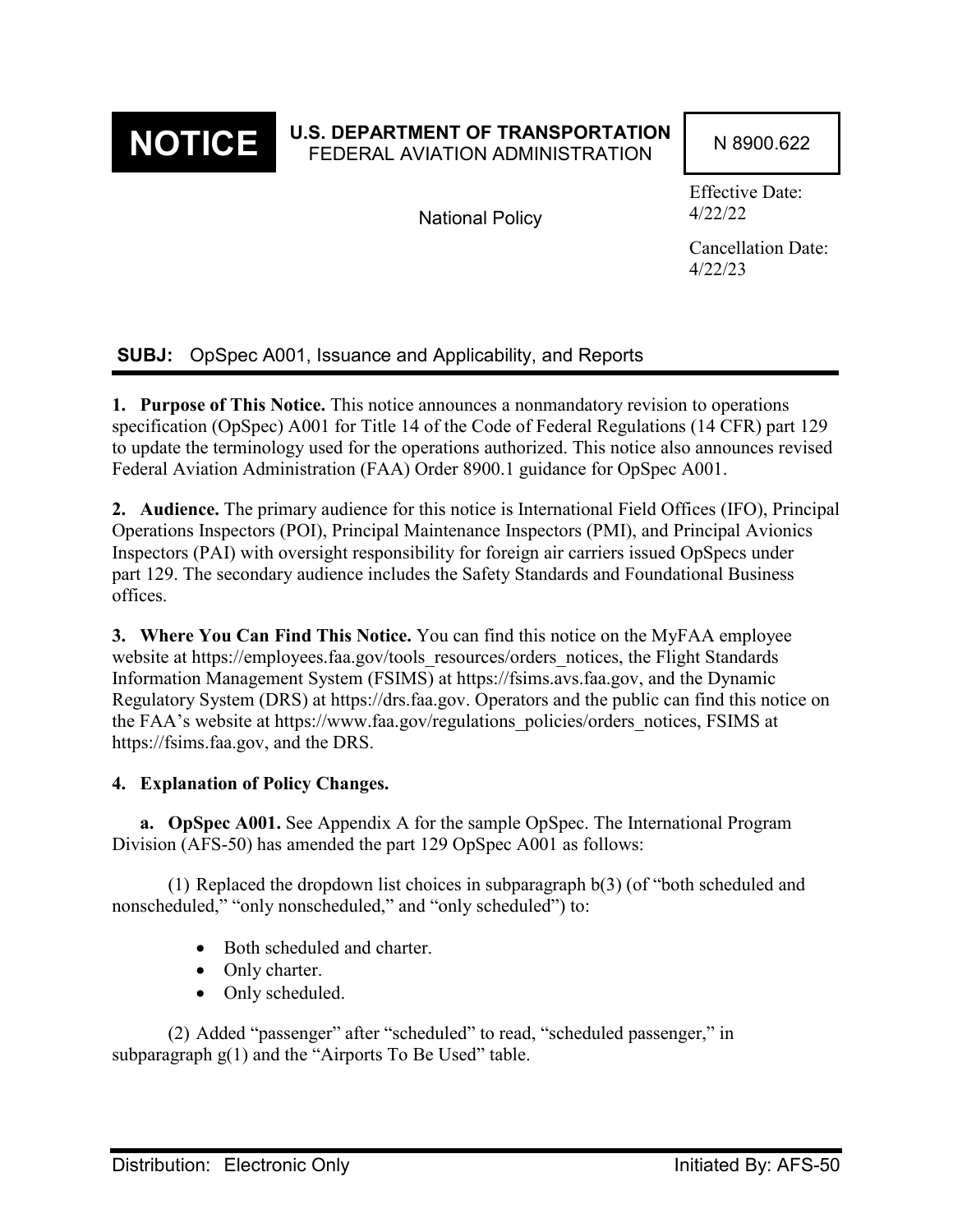(3) Added "or scheduled transportation of property and mail (all-cargo) operations" to subparagraph  $g(1)$  and the "Airports To Be Used" table.

(4) Replaced "nonscheduled" with "charter" in subparagraph  $g(2)$ .

(5) Removed the box below the "Airports To Be Used" table.

**Note:** The intent of the box when it was created was to enable principal inspectors (PI) to enter additional alternate airports for a specific destination airport. However, upon further review, it was determined that it was not necessary, and it produced less accuracy (e.g., non-U.S. airports being listed) and other nonstandard results.

**b. Inspector Guidance.** AFS-50 has amended the part 129 OpSpec A001 guidance in Order 8900.1, Volume 12, Chapter 4, Section 2, Part 129 Part A Operations Specifications— General, to add clarity on Department of Transportation (DOT) and FAA requirements associated with authorized operations.

(1) DOT. Per request from the DOT, the FAA has replaced "nonscheduled" with "charter" to reflect current DOT terminology. The DOT is no longer using the term "nonscheduled" in its authorizations.

#### (2) FAA.

(a) Regulatory references were added to the guidance (part 129, §§ 129.7 and 129.9 and 14 CFR part 110, § 110.2) and updates were made to be consistent with DOT authorizations for scheduled foreign air transportation of property and mail (all-cargo) to the entire United States and the FAA's definition in § 110.2, which associate scheduled operations as passenger operations. This will not place a flight notification burden on foreign air carriers conducting scheduled transportation of property and mail to certain U.S. airports. The FAA has:

- *1.* Globally replaced the term "nonscheduled" with "charter."
- *2.* Added clarity to the FAA's policy on what to do when:
	- The DOT authorizes the foreign air carrier for scheduled transportation of property and mail to the entire United States;
	- The OpSpecs issued by the responsible Civil Aviation Authority (CAA) do not list specific U.S. airports; and
	- The all-cargo foreign air carrier is conducting service to U.S. airports on a schedule.

(b) Directions were added on how to add additional alternate airports to be used to the OpSpec A001 table listing the scheduled destination, alternate, and technical refueling stops.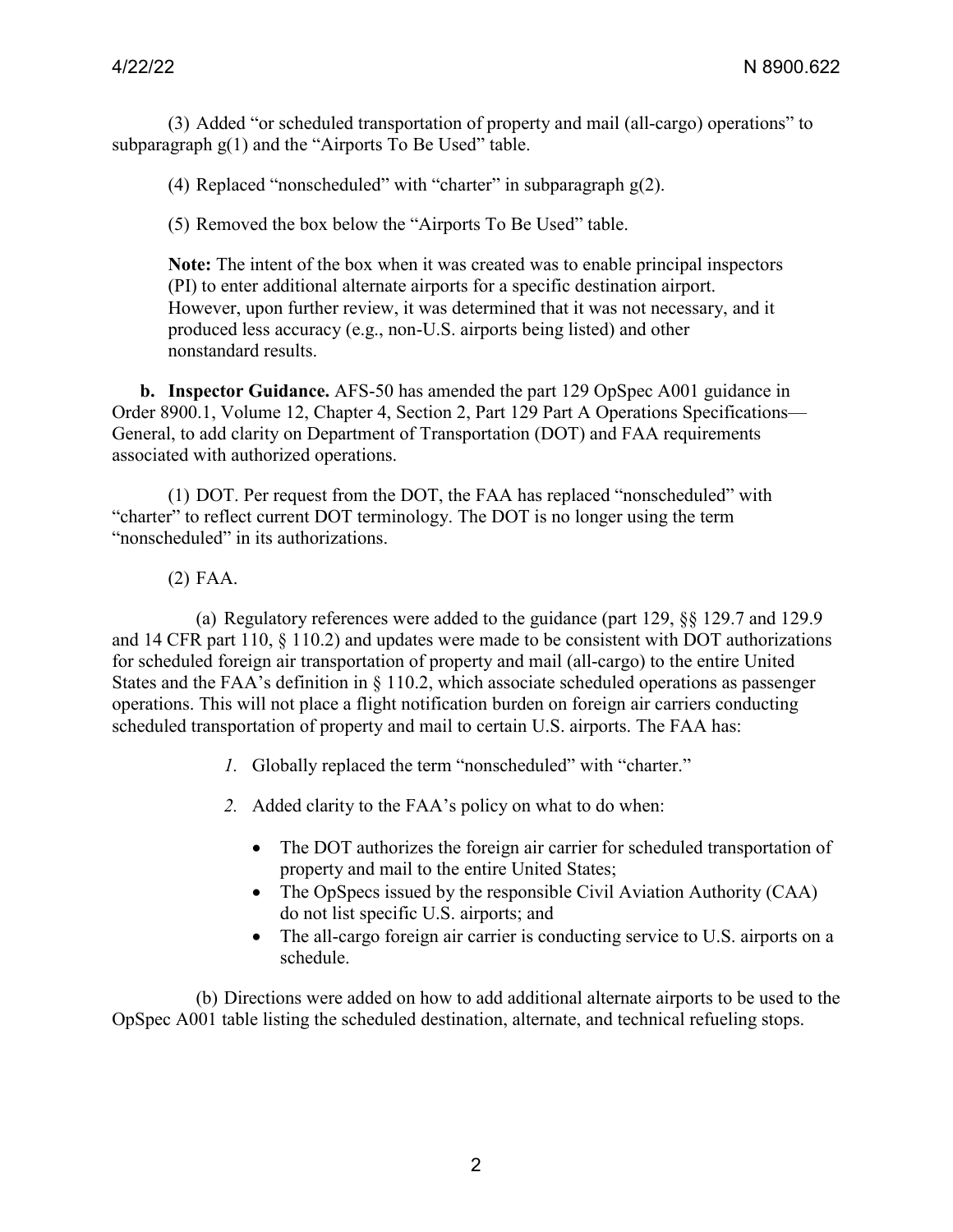### **5. Guidance.**

**a. Order 8900.1.** Order 8900.1, Volume 12, Chapter 4, Section 2 has been revised to update OpSpec A001 guidance.

**b. Notice.** This notice contains the sample OpSpec A001 template in Appendix A for part 129.

**6. Action.** This change in guidance for OpSpec A001 affects PIs with responsibility for the issuance, amendment, and oversight of OpSpecs for part 129 air carriers conducting operations in the United States. All PIs will review the updated Order 8900.1 guidance and changes to OpSpec A001 described in this notice and reissue OpSpec A001 in accordance with the nonmandatory template revision, as appropriate. When reissuing OpSpec A001, PIs must ensure that any additional (i.e., alternate) U.S. airports previously listed under the table for scheduled destination airports are added to the table, as appropriate.

**7. Disposition.** We will incorporate the information in this notice into Order 8900.1, Volume 12, Chapter 4, Section 2. Direct questions or comments concerning the information in this notice to the International Operations Branch (AFS-52) at 202-267-0962.

ORIGINAL SIGNED by

/s/ Robert C. Carty Deputy Executive Director, Flight Standards Service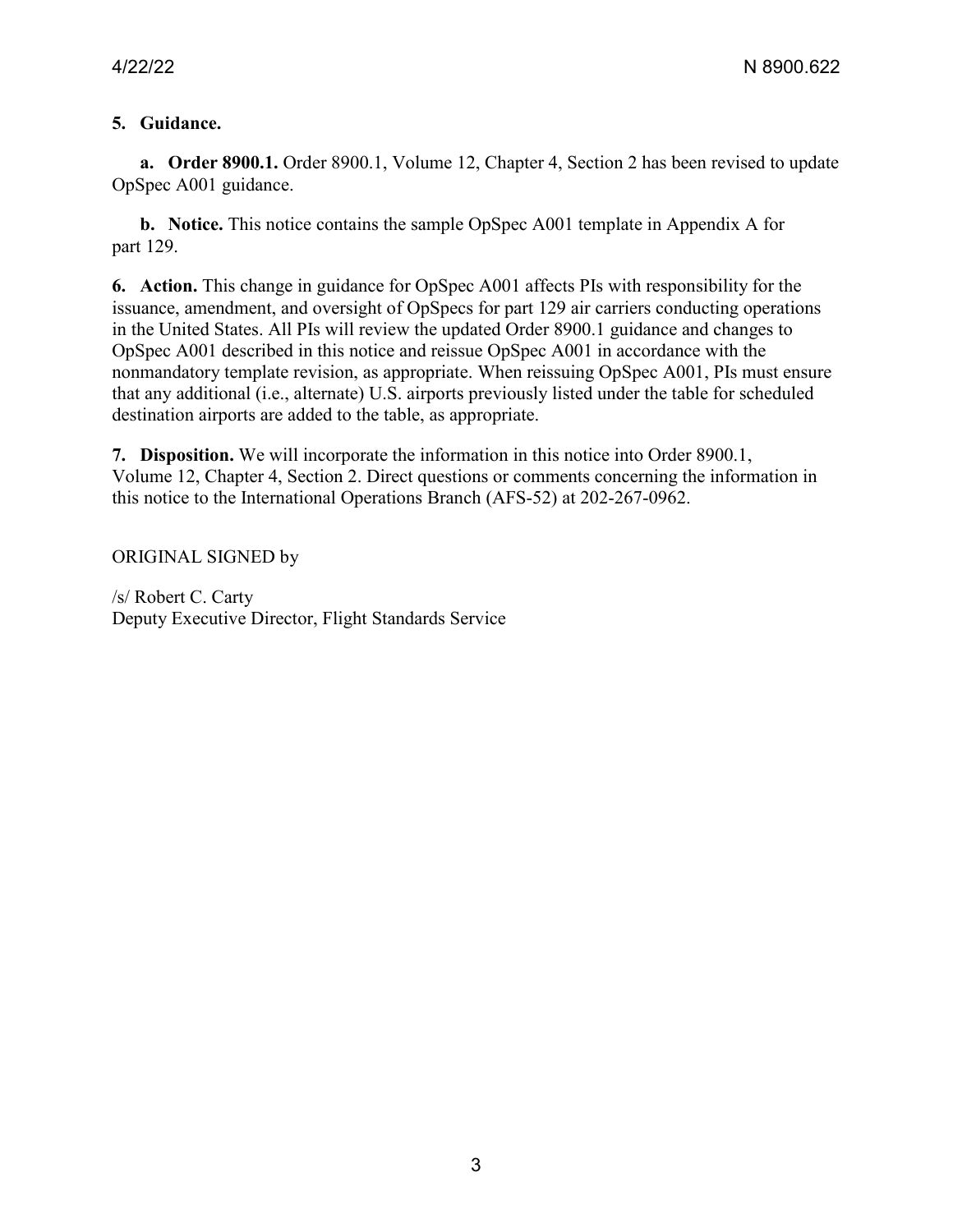#### **Appendix A. Sample OpSpec A001, Issuance and Applicability, and Reports: 14 CFR Part 129**

a. These operations specifications are issued to [foreign air carrier name] (hereinafter, the "foreign air carrier"). The foreign air carrier's addresses:

The foreign air carrier is the holder of the following:

| <b>State of the Operator</b><br>(Country) | <b>State of the Operator</b><br><b>Air Operator Certificate</b><br>(Identification) | <b>DOT Economic</b><br><b>Authority</b><br>(Type) | <b>DOT</b> Economic<br><b>Authority</b><br>(Expiration) |
|-------------------------------------------|-------------------------------------------------------------------------------------|---------------------------------------------------|---------------------------------------------------------|
|                                           |                                                                                     |                                                   |                                                         |

b. The foreign air carrier must conduct each operation within the United States in accordance with its Air Operator Certificate (AOC) and its associated operations specifications, and in accordance with these FAA-issued foreign operations specifications.

(1) The holder of these operations specifications will conduct foreign air carrier operations in common carriage in the United States pursuant to the applicable requirements, including provisions of 14 CFR Parts 91 and 129; 49 CFR Part 175; any other applicable regulations and laws of the United States; and Annex 1, Annex 6, Parts I and III, and Annex 8, Part II, Chapters 3 and 4, to the Convention on International Civil Aviation, as applicable. Additionally, foreign air carriers operating U.S.-registered aircraft must ensure that flightcrew members comply with 14 CFR Part 61,  $\S$  61.3.

(2) At all times the foreign air carrier must: have an appropriate security program, as required by the Transportation Security Administration (TSA); be in possession of a valid AOC; and comply with the terms and conditions of its appropriate DOT economic authority; otherwise, these operations specifications shall become void and must be surrendered at the request of the FAA.

(3) The foreign air carrier may conduct [only scheduled/only charter/both scheduled and charter] operations within the United States using regular terminal and alternate airports that the carrier has determined to be operationally suitable.

c. The foreign air carrier

o must use only the business name, that appears on the operations specifications for those operations described in subparagraph b.

o may conduct the operations described in subparagraph b under the following other business names: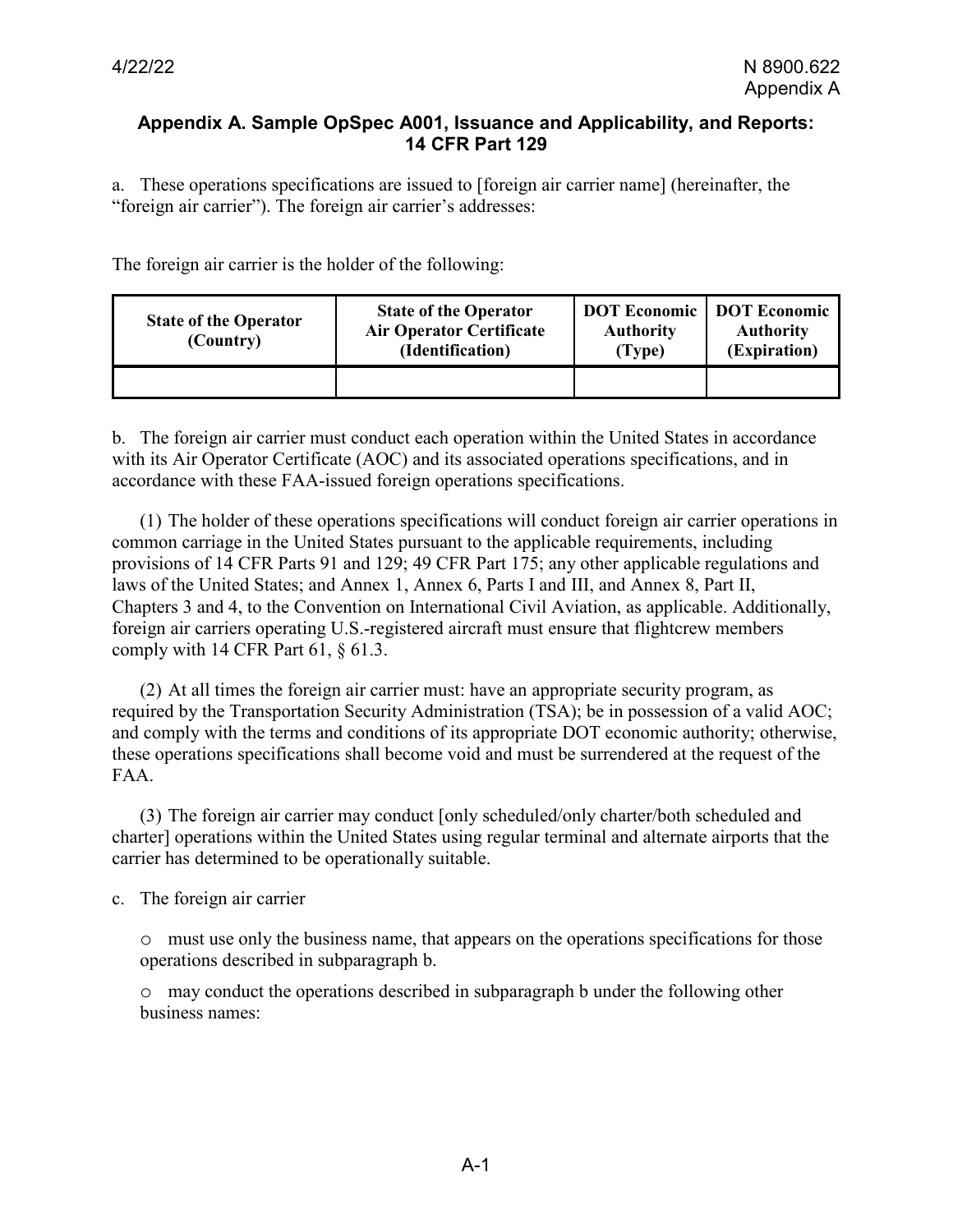d. The foreign air carrier must use only the official business name or a name authorized by the DOT, as shown in these operations specifications, in the conduct of foreign air transportation within the United States.

e. The foreign air carrier is limited to operating within the United States in the geographical areas of operations shown below.

#### **Authorized Geographic Areas of Operation**

f. All radio communications with the air traffic control (ATC) system of the United States must use the appropriate call sign, as indicated in International Civil Aviation Organization (ICAO) Document 8585, or FAA Order JO 7340.2.

| <b>Authorized Radio Call Sign</b> | <b>ICAO 3-Letter Identifier</b> |  |  |
|-----------------------------------|---------------------------------|--|--|
|                                   |                                 |  |  |

g. If there are changes to any information in these FAA-issued operations specifications or to the basis upon which these operations specifications have been issued (e.g., foreign air carrier (company) ownership information), the foreign air carrier must notify the responsible Flight Standards office in a form and manner acceptable to the FAA.

(1) For scheduled passenger or scheduled transportation of property and mail (all-cargo) operations, the foreign air carrier must use the following airports:

| <b>Airports To Be Used for Scheduled Passenger</b><br>or Scheduled Transportation of Property and Mail (All-Cargo) Operations |                  |                  |                  |                                     |  |  |
|-------------------------------------------------------------------------------------------------------------------------------|------------------|------------------|------------------|-------------------------------------|--|--|
| <b>Regular Terminal</b>                                                                                                       | <b>Alternate</b> | <b>Alternate</b> | <b>Alternate</b> | <b>Technical</b><br>/Refueling Stop |  |  |
|                                                                                                                               |                  |                  |                  |                                     |  |  |

(2) Except for overflights, if the foreign air carrier plans on conducting a charter flight that involves a landing in U.S. airspace, the air carrier must provide the responsible Flight Standards office with advance written notice (including by facsimile, email, or paper document) of the operation. For urgent situations, a telephone notification to the responsible Flight Standards office may be used with a written notice sent as soon as possible.

(3) The foreign air carrier must provide prior notification of any wet lease or interchange operations conducted by the foreign air carrier to, from, or within the United States on behalf of other air carriers.

(4) The foreign air carrier must provide additional reports and notifications (e.g., the schedule and frequency of flights) *when requested by the FAA*.